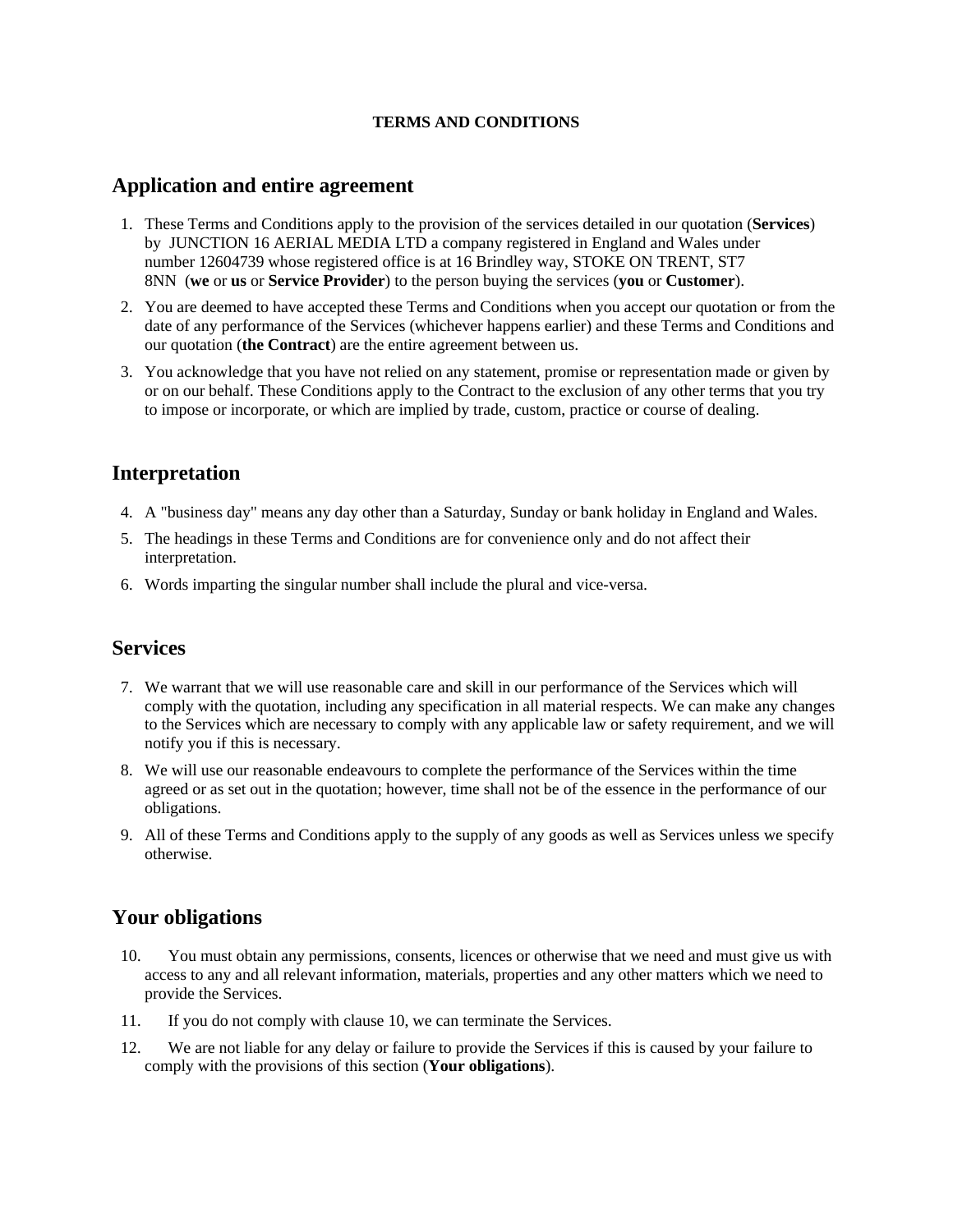## **Fees and Deposit**

- 13. The fees (**Fees**) for the Services are set out in the quotation and are on a time and materials basis.
- 14. In addition to the Fees, we can recover from you a) reasonable incidental expenses including, but not limited to, travelling expenses, hotel costs, subsistence and any associated expenses, b) the cost of services provided by third parties and required by us for the performance of the Services, and c) the cost of any materials required for the provision of the Services.
- 15. You must pay us for any additional services provided by us that are not specified in the quotation in accordance with our then current, applicable daily rate in effect at the time of performance or such other rate as may be agreed between us. The provisions of clause 14 also apply to these additional services.
- 16. The Fees are exclusive of any applicable VAT and other taxes or levies which are imposed or charged by any competent authority.
- 17. You must pay a deposit ("Deposit") as detailed in the quotation at the time of accepting the quotation.
- 18. If you do not pay the Deposit to us according to the clause above, we can either withhold provision of the Services until the Deposit is received or can terminate under the clause below (**Termination**).
- 19. The Deposit is non-refundable unless we fail to provide the Services and are at fault for such failure (where the failure is not our fault, no refund will be made).

## **Cancellation and amendment**

- 20. We can withdraw, cancel or amend a quotation if it has not been accepted by you, or if the Services have not started, within a period of 30 days from the date of the quotation, (unless the quotation has been withdrawn).
- 21. Either we or you can cancel an order for any reason prior to your acceptance (or rejection) of the quotation.
- 22. If you want to amend any details of the Services you must tell us in writing as soon as possible. We will use reasonable endeavours to make any required changes and additional costs will be included in the Fees and invoiced to you.
- 23. If, due to circumstances beyond our control, including those set out in the clause below (**Circumstances beyond a party's control**), we have to make any change in the Services or how they are provided, we will notify you immediately. We will use reasonable endeavours to keep any such changes to a minimum.

## **Payment**

- 24. We will invoice you for payment of the Fees either:
	- a. when we have completed the Services; or
	- b. on the invoice dates set out in the quotation.
- 25. You must pay the Fees due within 30 days of the date of our invoice or otherwise in accordance with any credit terms agreed between us.
- 26. Time for payment shall be of the essence of the Contract.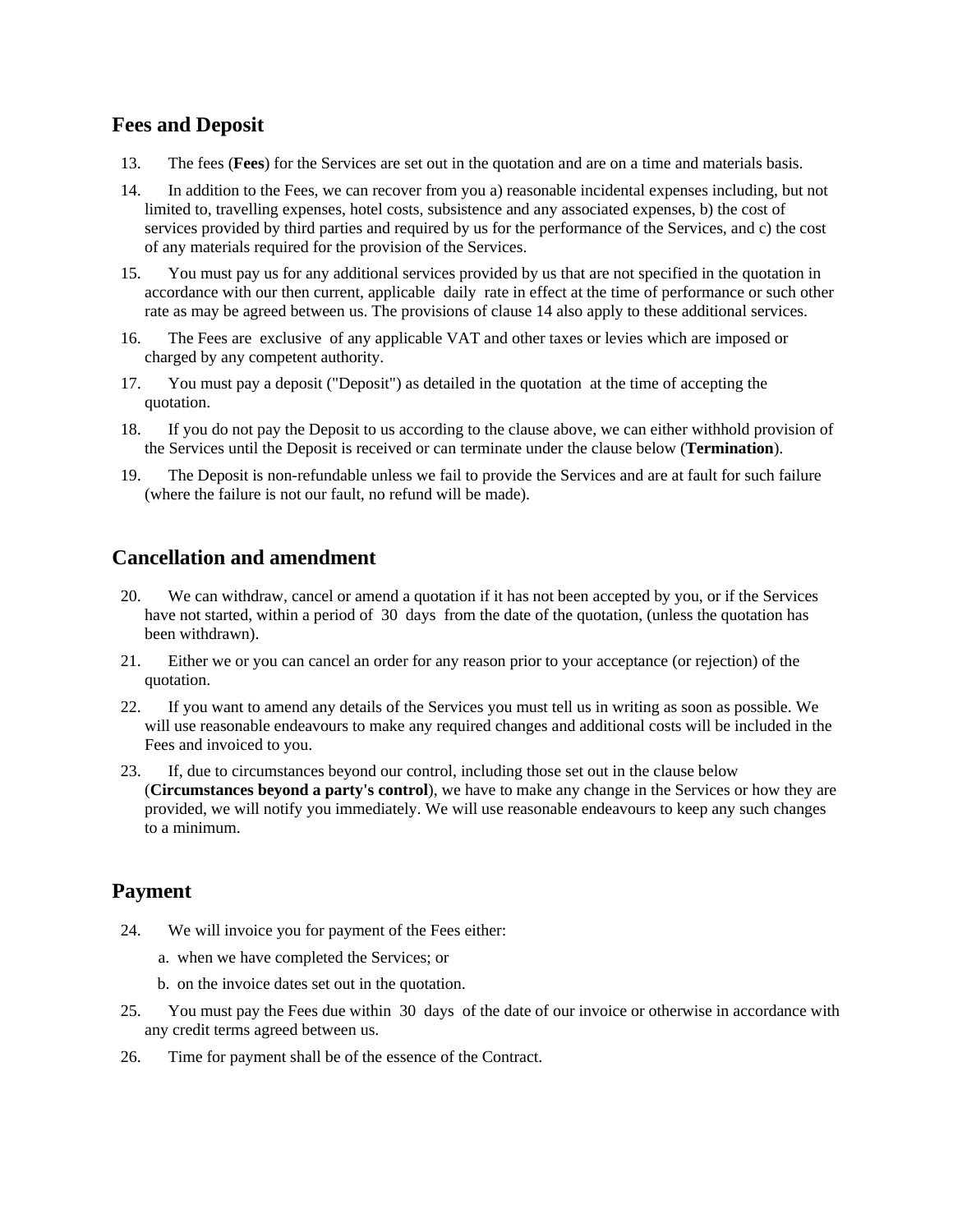- 27. Without limiting any other right or remedy we have for statutory interest, if you do not pay within the period set out above, we will charge you interest at the rate of 8% per annum above the base lending rate of the Bank of England from time to time on the amount outstanding until payment is received in full.
- 27 i) Without limiting any other right or remedy we have for statutory interest, if you do not pay within the period set out above, we will charge you an administrative fee of not less than £40 per invoice and not exceeding £100 in accordance with the Late Payment of Commercial Debts (interest) Act 1998.
- 28. All payments due under these Terms and Conditions must be made in full without any deduction or withholding except as required by law and neither of us can assert any credit, set-off or counterclaim against the other in order to justify withholding payment of any such amount in whole or in part.
- 29. If you do not pay within the period set out above, we can suspend any further provision of the Services and cancel any future services which have been ordered by, or otherwise arranged with, you.
- 30. Receipts for payment will be issued by us only at your request.
- 31. All payments must be made in British Pounds unless otherwise agreed in writing between us.

#### **Sub-Contracting and assignment**

- 32. We can at any time assign, transfer, charge, subcontract or deal in any other manner with all or any of our rights under these Terms and Conditions and can subcontract or delegate in any manner any or all of our obligations to any third party.
- 33. You must not, without our prior written consent, assign, transfer, charge, subcontract or deal in any other manner with all or any of your rights or obligations under these Terms and Conditions.

### **Termination**

- 34. We can terminate the provision of the Services immediately if you:
	- a. commit a material breach of your obligations under these Terms and Conditions; or
	- b. fail to make pay any amount due under the Contract on the due date for payment; or
	- c. are or become or, in our reasonable opinion, are about to become, the subject of a bankruptcy order or take advantage of any other statutory provision for the relief of insolvent debtor; or
	- d. enter into a voluntary arrangement under Part 1 of the Insolvency Act 1986, or any other scheme or arrangement is made with its creditors; or
	- e. convene any meeting of your creditors, enter into voluntary or compulsory liquidation, have a receiver, manager, administrator or administrative receiver appointed in respect of your assets or undertakings or any part of them, any documents are filed with the court for the appointment of an administrator in respect of you, notice of intention to appoint an administrator is given by you or any of your directors or by a qualifying floating charge holder (as defined in para. 14 of Schedule B1 of the Insolvency Act 1986), a resolution is passed or petition presented to any court for your winding up or for the granting of an administration order in respect of you, or any proceedings are commenced relating to your insolvency or possible insolvency.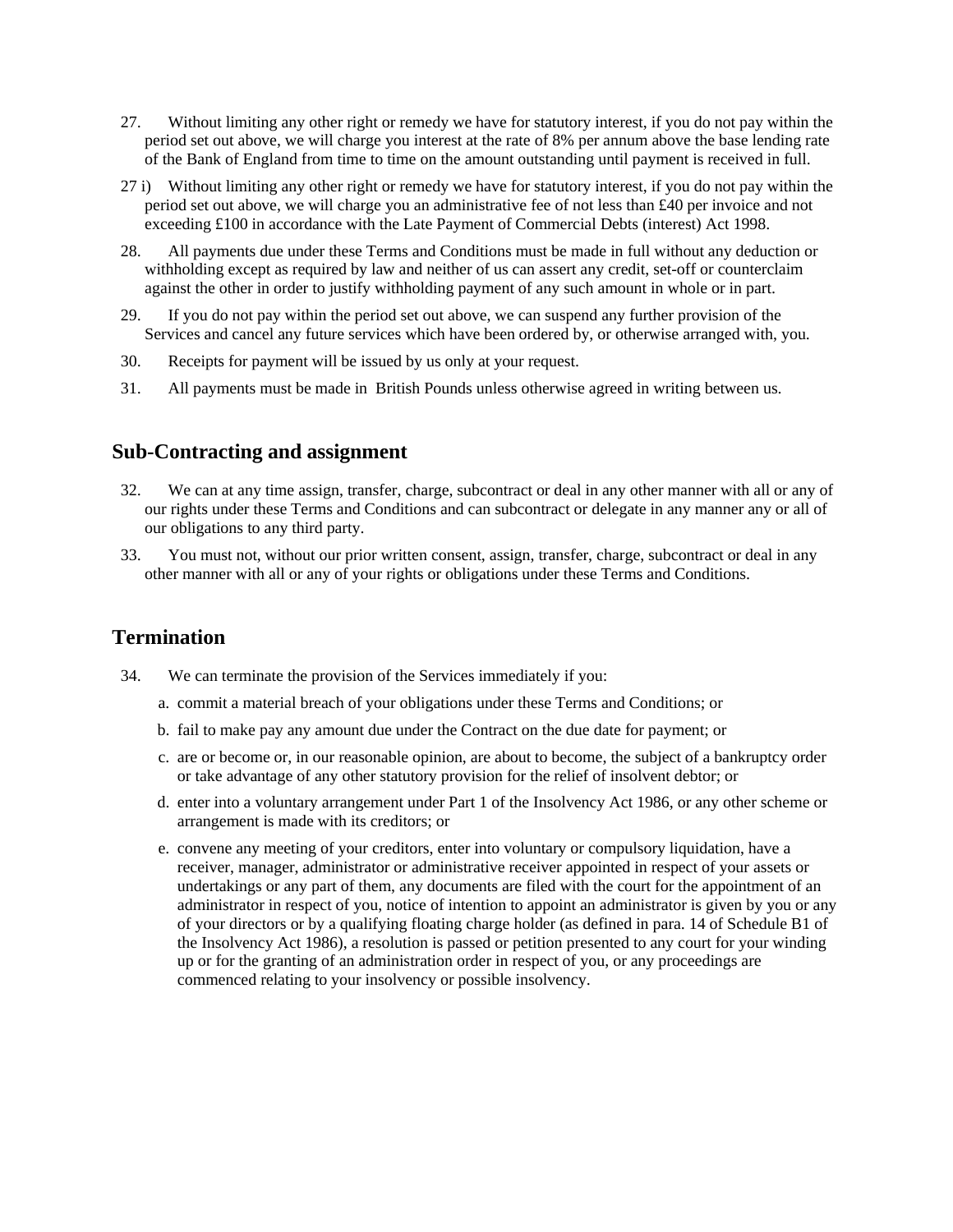## **Intellectual property**

35. We reserve all copyright and any other intellectual property rights which may subsist in any goods supplied in connection with the provision of the Services. We reserve the right to take any appropriate action to restrain or prevent the infringement of such intellectual property rights.

## **Liability and indemnity**

- 36. Our liability under these Terms and Conditions, and in breach of statutory duty, and in tort or misrepresentation or otherwise, shall be limited as set out in this section.
- 37. The total amount of our liability is limited to the total amount of Fees payable by you under the Contract.
- 38. We are not liable (whether caused by our employees, agents or otherwise) in connection with our provision of the Services or the performance of any of our other obligations under these Terms and Conditions or the quotation for:
	- a. any indirect, special or consequential loss, damage, costs, or expenses or;
	- b. any loss of profits; loss of anticipated profits; loss of business; loss of data; loss of reputation or goodwill; business interruption; or, other third party claims; or
	- c. any failure to perform any of our obligations if such delay or failure is due to any cause beyond our reasonable control; or
	- d. any losses caused directly or indirectly by any failure or your breach in relation to your obligations; or
	- e. any losses arising directly or indirectly from the choice of Services and how they will meet your requirements or your use of the Services or any goods supplied in connection with the Services.
- 39. You must indemnify us against all damages, costs, claims and expenses suffered by us arising from any loss or damage to any equipment (including that belonging to third parties) caused by you or your agents or employees.
- 40. Nothing in these Terms and Conditions shall limit or exclude our liability for death or personal injury caused by our negligence, or for any fraudulent misrepresentation, or for any other matters for which it would be unlawful to exclude or limit liability.

## **Data Protection**

- 41. When supplying the Services to the Customer, the Service Provider may gain access to and/or acquire the ability to transfer, store or process personal data of employees of the Customer.
- 42. The parties agree that where such processing of personal data takes place, the Customer shall be the 'data controller' and the Service Provider shall be the 'data processor' as defined in the General Data Protection Regulation (**GDPR**) as may be amended, extended and/or re-enacted from time to time.
- 43. For the avoidance of doubt, 'Personal Data', 'Processing', 'Data Controller', 'Data Processor' and 'Data Subject' shall have the same meaning as in the GDPR.
- 44. The Service Provider shall only Process Personal Data to the extent reasonably required to enable it to supply the Services as mentioned in these terms and conditions or as requested by and agreed with the Customer, shall not retain any Personal Data longer than necessary for the Processing and refrain from Processing any Personal Data for its own or for any third party's purposes.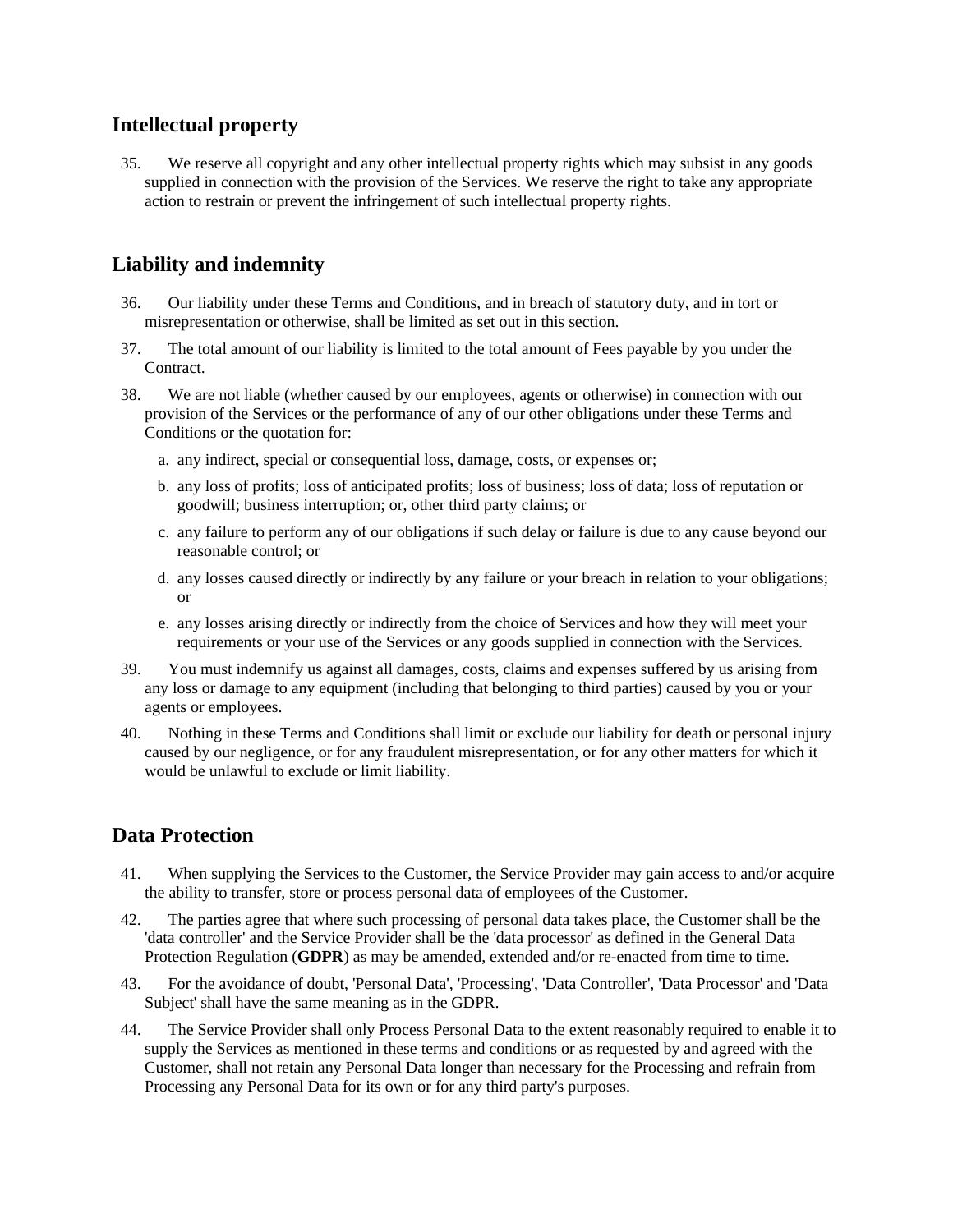- 45. The Service Provider shall not disclose Personal Data to any third parties other than employees, directors, agents, sub-contractors or advisors on a strict 'need-to-know' basis and only under the same (or more extensive) conditions as set out in these terms and conditions or to the extent required by applicable legislation and/or regulations.
- 46. The Service Provider shall implement and maintain technical and organisational security measures as are required to protect Personal Data Processed by the Service Provider on behalf of the Customer.
- 47. Further information about the Service Provider's approach to data protection are specified in its Data Protection Policy, which can be found The policy can be found on our website www.junction16media.co.uk. For any enquiries or complaints regarding data privacy, you can email: info@junction16media.co.uk.

#### **Circumstances beyond a party's control**

48. Neither of us is liable for any failure or delay in performing our obligations where such failure or delay results from any cause that is beyond the reasonable control of that party. Such causes include, but are not limited to: industrial action, civil unrest, fire, flood, storms, earthquakes, acts of terrorism, acts of war, governmental action or any other event that is beyond the control of the party in question. If the delay continues for a period of 90 days, either of us may terminate or cancel the Services to be carried out under these Terms and Conditions.

#### **Communications**

- 49. All notices under these Terms and Conditions must be in writing and signed by, or on behalf of, the party giving notice (or a duly authorised officer of that party).
- 50. Notices shall be deemed to have been duly given:
	- a. when delivered, if delivered by courier or other messenger (including registered mail) during the normal business hours of the recipient;
	- b. when sent, if transmitted by fax or email and a successful transmission report or return receipt is generated;
	- c. on the fifth business day following mailing, if mailed by national ordinary mail; or
	- d. on the tenth business day following mailing, if mailed by airmail.
- 51. All notices under these Terms and Conditions must be addressed to the most recent address, email address or fax number notified to the other party.

#### **No waiver**

52. No delay, act or omission by a party in exercising any right or remedy will be deemed a waiver of that, or any other, right or remedy nor stop further exercise of any other right, or remedy.

#### **Severance**

53. If one or more of these Terms and Conditions is found to be unlawful, invalid or otherwise unenforceable, that / those provisions will be deemed severed from the remainder of these Terms and Conditions (which will remain valid and enforceable).